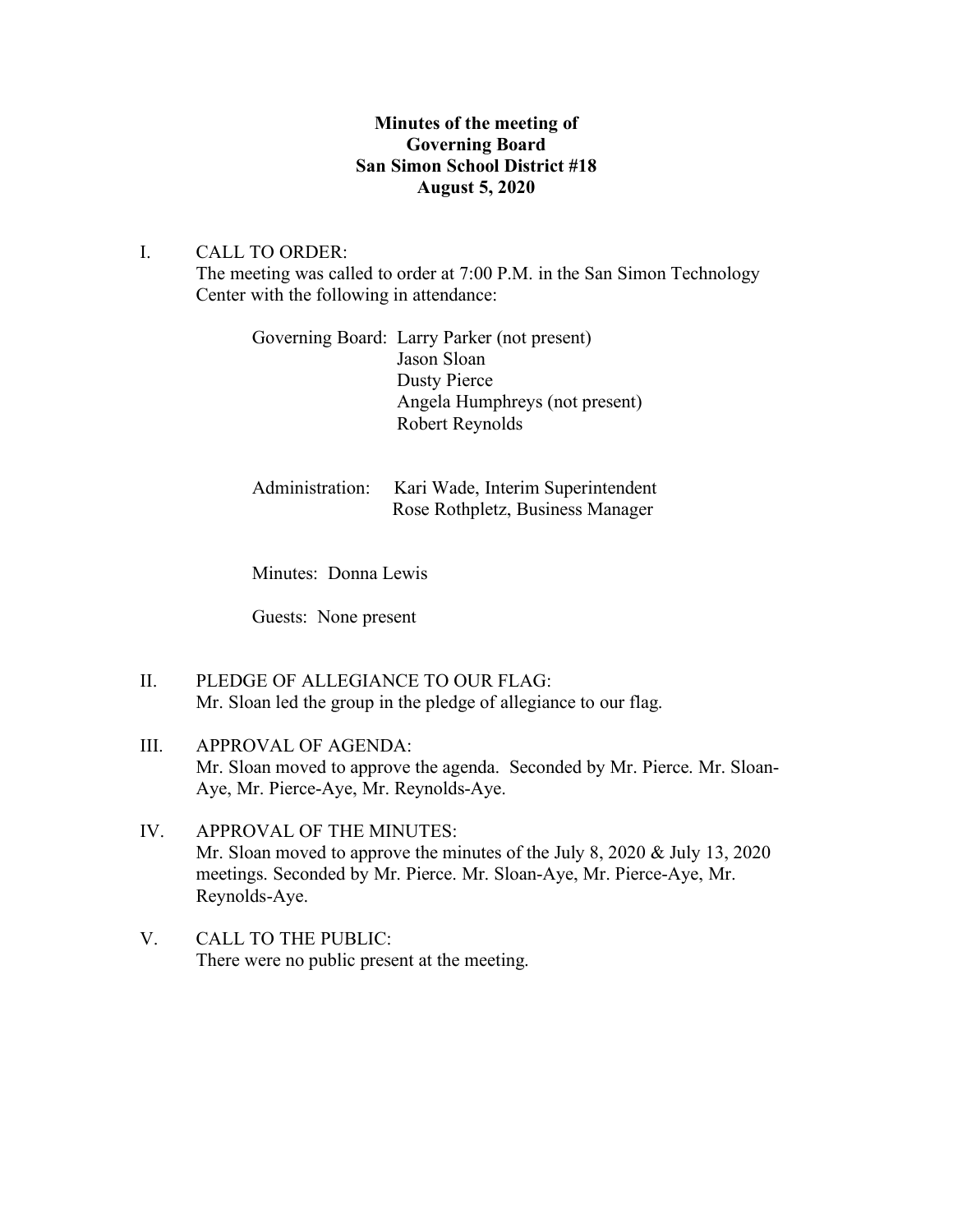#### VI. REPORTS:

- 6a. Mrs. Wade gave an update on the preparation to return to school which included installing handwashing stations  $\&$  marking the sidewalks with a longhorn to remind students to stay 6ft apart. Dr. Peterson & Frances Grill, FNP were on campus to have a  $\overline{O}$  & A session with the staff on COVID-19. Staff received CPR/First Aid training today. Parent/Teacher conferences will be conducted next week to prepare parents for online learning if we have to shut down the in-person learning. Superintendent Hoffman's report that was released stated Arizona isn't in a place to start in-person or hybrid learning by August 17. Mrs. Rothpletz has ordered the gator masks for students with the COVID-19 funding. Mrs. Lentz and Mrs. Smith are composing a letter to send to VTC for funding to purchase I-Pad Pro 11 for teachers to use if we are required to have distance learning. They will also send one to SSVEC. Maintenance is working to get the campus ready for student return. Sam's Heating & Cooling came to repair Ms. Dunn's AC unit. Mr. Klump ordered new vacuums and backpack foggers to sanitize the school. The AIA released the official start date for high school volleyball practice on August 31. They also sent a book of modifications.
- 6b. Mrs. Rothpletz gave the monthly budget report. The Student Activities report included a deposit for Yearbook. We received a donation of supplies from Cochise County that included 2,000 masks, 340 protective gowns, 216 face shields, 200 safety goggles and 3,000 gloves. The audit contract with CWDL has been renewed for FY20.

### VII. ACTION ITEMS:

- 7a. Mr. Sloan moved to approve the Sole Source Vendor list with removing GNS Cooling & Heating as a Sole Source Vendor. Seconded by Mr. Reynolds. Mr. Sloan-Aye, Mr. Pierce-Aye, Mr. Reynolds-Aye.
- 7b. Mr. Sloan moved to approve allowing Arizona Online Instruction students living within boundaries the opportunity to participate in San Simon Athletics. Seconded by Mr. Pierce. Mr. Sloan-Aye, Mr. Pierce-Aye, Mr. Reynolds-Aye.
- 7c. Mr. Pierce moved to approve the San Simon Distance Learning Plan. Seconded by Mr. Reynolds. Mr. Sloan-Aye, Mr. Pierce-Aye, Mr. Reynolds- Aye.
- 7d. Mr. Pierce moved to approve the San Simon Mitigation Plan. Seconded by Mr. Reynolds. Mr. Sloan-Aye, Mr. Pierce-Aye, Mr. Reynolds-Aye.
- 7e. Mr. Pierce moved to approve the COVID-19 Waiver vs Acknowledgement Risk forms. Seconded by Mr. Sloan. Mr. Sloan-Aye, Mr. Pierce-Aye, Mr. Reynolds-Aye.